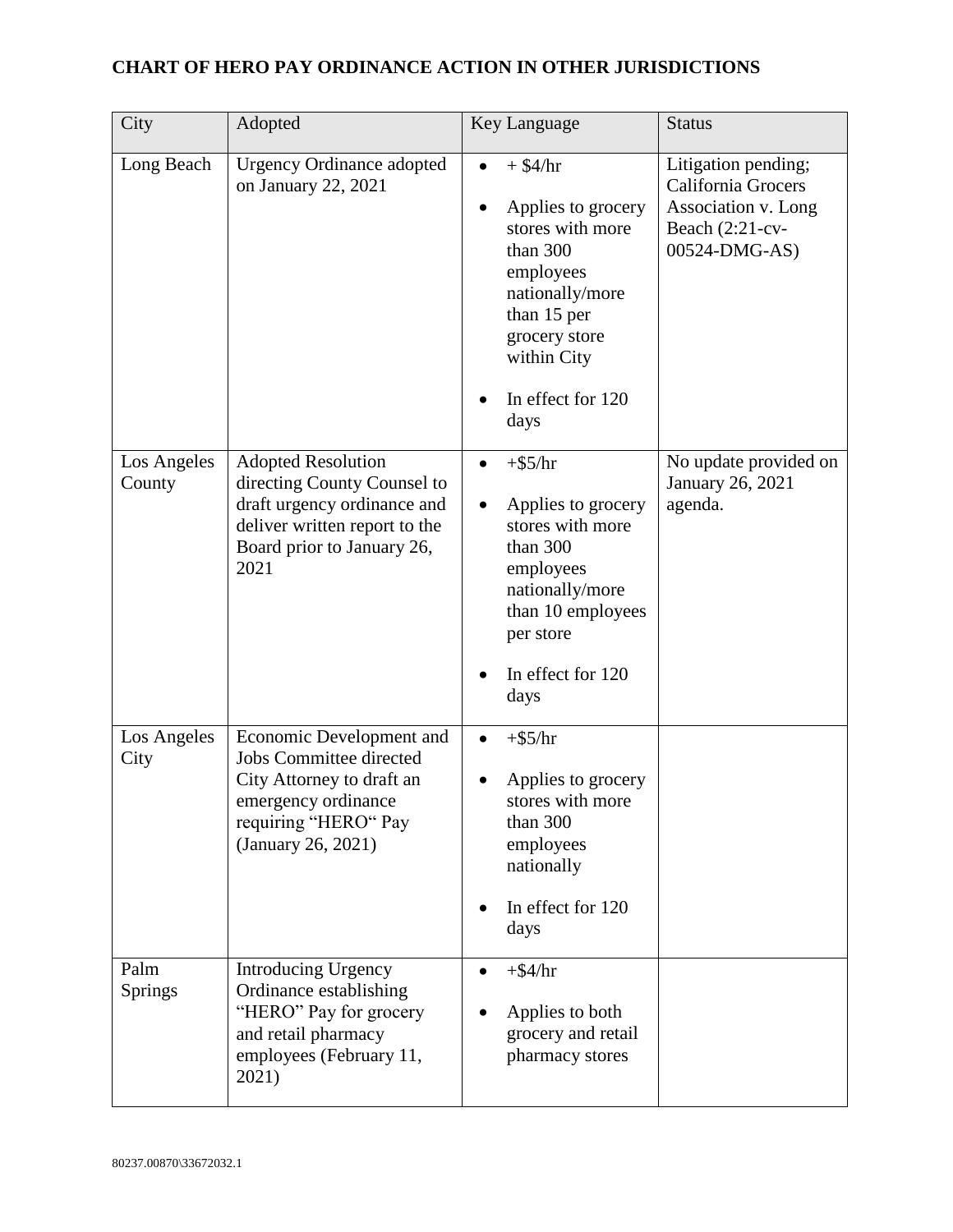| City                                      | Adopted                                                                                                                                                   | Key Language                                                                                                                                                                                                                                                       | <b>Status</b>                                            |
|-------------------------------------------|-----------------------------------------------------------------------------------------------------------------------------------------------------------|--------------------------------------------------------------------------------------------------------------------------------------------------------------------------------------------------------------------------------------------------------------------|----------------------------------------------------------|
|                                           |                                                                                                                                                           | 120 day term                                                                                                                                                                                                                                                       |                                                          |
| City and<br>County of<br>San<br>Francisco | <b>Adopted Resolution urging</b><br>Grocery Stores in SF to<br>provide Hazard Pay (January<br>5, 2021)                                                    | $+$ \$5/hr<br>$\bullet$<br>Duration that<br>City/County is in<br>Purple, Red or<br>Orange level of<br>Community<br>Disease<br>Transmission                                                                                                                         |                                                          |
| Pomona                                    | Resolution directing CM and<br>CA to bring to Council an<br>urgency ordinance requiring<br>"HERO" pay to grocery<br>store employees                       | $+$ \$4/hr<br>Would apply to<br>all retail stores<br>that are publicly<br>traded with at<br>least 300<br>employees<br>nationwide and<br>more than 10<br>employees per<br>store<br>Would apply to<br><b>ALL RETAIL</b><br><b>WORKERS</b><br>Duration of 120<br>days | Considering at Special<br>Meeting on January<br>28, 2021 |
| Santa Ana                                 | Resolution directing CM and<br>CA to bring to Council an<br>urgency ordinance requiring<br>"HERO" pay to grocery<br>store employees (January<br>12, 2021) | $+$ \$4/hr<br>Applies to<br>grocery stores<br>with more than<br>300 employees<br>nationally<br>In effect for 120<br>or 180 days                                                                                                                                    |                                                          |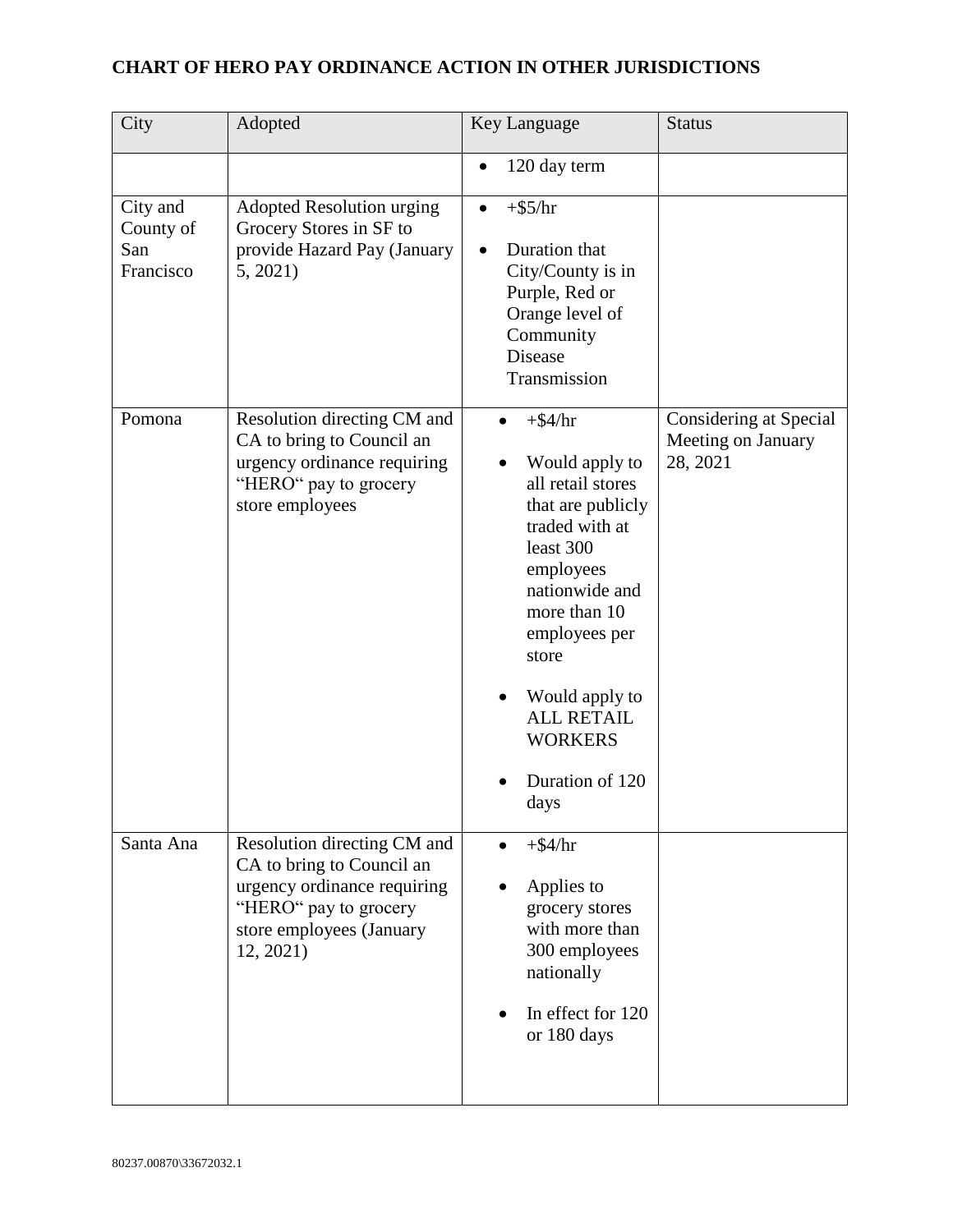| City              | Adopted                                                                                                                                                                | Key Language                                                                                                                                        | <b>Status</b>                                                         |
|-------------------|------------------------------------------------------------------------------------------------------------------------------------------------------------------------|-----------------------------------------------------------------------------------------------------------------------------------------------------|-----------------------------------------------------------------------|
| Santa<br>Monica   | Directed CM to bring forth<br>an emergency ordinance<br>providing for premium pay<br>for grocery store employees<br>(January 12, 2021)                                 |                                                                                                                                                     |                                                                       |
| Coachella         | Moving forward with<br>ordinance and plan on<br>introducing at February 10,<br>2021 meeting.                                                                           |                                                                                                                                                     |                                                                       |
| Berkeley          | Resolution referring CM and<br>CA to draft an emergency<br>ordinance providing grocery<br>employees premium pay<br>until City returns to Yellow-<br>Tier 4 designation | $+$ \$5/hr<br>Would last until<br>City returns to<br><b>Yellow Tier 4</b><br>designation                                                            |                                                                       |
| West<br>Hollywood | Directed City Attorney to<br>draft an urgency ordinance<br>requiring hazard pay to<br>frontline grocery workers<br>(January 19, 2021)                                  | $+$ \$5/hr<br>In effect for 120<br>days                                                                                                             | Return to City Council<br>within 30 days with an<br>urgency ordinance |
| Montebello        | <b>Adopted HERO Pay</b><br>Ordinance at January 27,<br>2021 meeting                                                                                                    | $+$ \$4/hr<br>In effect for 180<br>days<br>Applies to<br>Grocery and large<br>drug store<br>employees                                               | California Grocers<br>Association filed a<br>lawsuit                  |
| Oakland           | Adopted HERO Pay<br>Ordinance on February 2,<br>2021                                                                                                                   | $+5/hr$<br>$\bullet$<br>Applies to grocery<br>chains with more<br>than 500<br>employees<br>Duration while<br>threat of COVID-<br>19 stays above the | California Grocers<br>Association filed a<br>lawsuit                  |